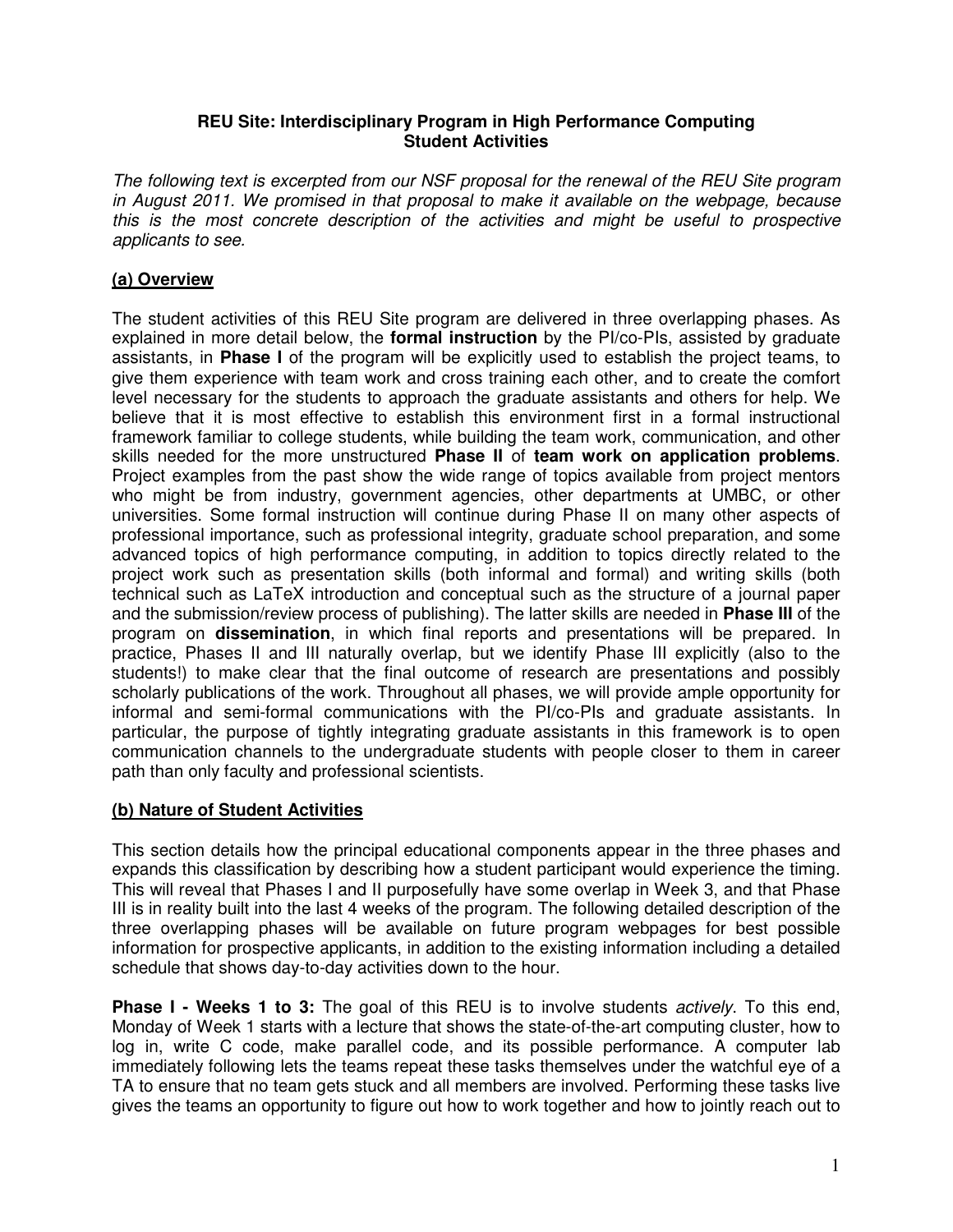TAs and faculty for assistance. The rest of Weeks 1 and 2, except Thursdays, consist of 3 lectures and 3 computer labs per day (morning, afternoon, and evening) to create intensity and urgency. Regarding contents, Week 1 completes a full introduction to the basics of MPI (Pacheco (1997)), by carefully introducing the philosophical idea of point-to-point communications between specific pairs of processes explicitly programmed in the code and then moving on to collective communications involving all processes. The week ends with homework on the power method for the calculation of the dominant eigenvalue of a matrix. This algorithm can be programmed with short, self-written code, but demonstrates both fundamental purposes of parallel computing: (i) to solve problems faster by pooling processors and (ii) to solve larger problems by pooling memory. Along the way, the students learn about ANSI-C style coding (Kernighan and Ritchie (1988)), the make utility, compilers, and have an introduction to statistical computing using R in the evening lectures and labs. To enable the fast pace of the first two weeks, we make the computer accounts available already before the participants' arrival, along with documentation about Linux in general, usage cluster for the parallel cluster specifically, and short, focused background reading on the power of parallel computing using this cluster (HPCF-2010-2; this tech. rep. is also handed out in class and used throughout the course also to teach scientific reading and writing).

Week 2 tackles a larger programming problem, namely reproducing code for the results of the tech. rep. HPCF-2010-2. The instruction and labs show and walk students through the idea of creating code in MATLAB first to test the method in serial and using available built-in function (for the conjugate gradient method), then creating serial C using available black-box code (an instructor-supplied conjugate gradient function), and then parallelizing it. By the end of Wednesday, the students set up their first large-scale simulation using their code, some runs of which will take until Friday to complete. On Friday afternoon, we introduce LaTeX and show how to create tables and include plots, with the assignment over the weekend to produce a full report on all homeworks' performance studies. This is the dry run of how to write a report as a team, including all standard manuscript components such as authors from different institutions (the participants), abstract, Sec. 1 Introduction, sections on the power method and the Poisson problem, Acknowledgments (to the REU Site and HPCF for their NSF-funding), and References.

During the afternoons of Thursdays of Weeks 1 and 2 starts the research component of the program. A total of 8 scientists from various areas outside of mathematics and statistics spend an afternoon and evening in the program, formally presenting their problem in a 30-minute talk including questions (Figure 1) and discussion and informally being available in the break (Figure 2) and over dinner. The teams have ample opportunity to make contact with these clients and clarify their problems. Additionally, the dinners with these scientists from industry, government agencies, and other departments in attendance kicks off the professional development program by having them talk about their careers and key choices they made. This gives the students a well-rounded impression of the clients as people (useful for future interaction with them!) and of possible career choices in general. The presentations by the potential clients are included in Phase I, since no project work takes place until the project is selected by each team. Week 3 is a transition period for this: Typically, more discussion and tentative initial research is necessary to help each team with its project choice; by continuing the educational component at this time, there is no wasted time in the program.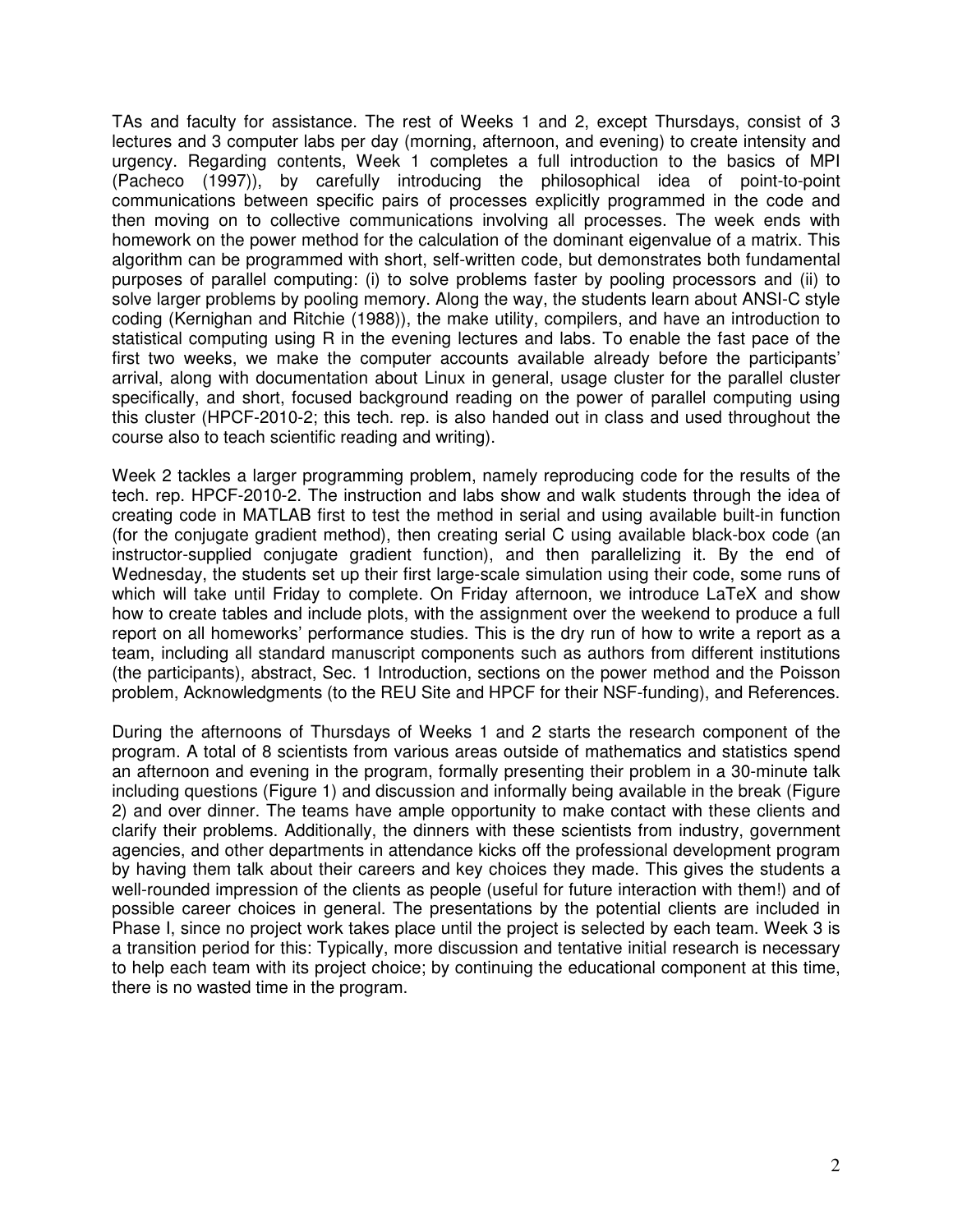



**Figure 1: Client presenting potential project. Figure 2: Client fielding questions during break.** 

**Phase II – Weeks 3 to 7:** By the end of Week 3, each team presents their workplan for the chosen project first to all participants and mentors and then delivers it to the client. This is based on many intensive meetings of the team with its graduate assistant and faculty mentor, and possibly more communications with the client to clarify objectives and limitations. Phase II of the program over the next several weeks is fundamentally unstructured team work on the projects. It typically includes one or more updates to the client (Figures 3 and 4). These meetings always include the graduate assistant and faculty mentors and teach the students how to prepare for such a meeting by first updating just the local assistants and mentors. These are basics of project and team management, whose skills are also very useful in the context of academic research.



**Figure 3: 2011 Team 4 meeting with client. Figure 4: 2011 Team 2 conference call with client.**

In order to continue to have some structure in the program and for the overall cohort to continue to gel, we continue formal instruction sessions during most mornings on a range of subjects that either prepare for Phase III or that deal with vital aspects of professional development, see Higham (1998) for ideas how to present these. Examples of the former include a discussion of structure of typical journal papers, the submission/review process of publications, and LaTeX as tool for making effective visual aids for oral presentations and for poster presentations. Examples of the latter include issues of professional integrity in the sciences, proper use of references, and intellectual property and copyright issues. During a few of the morning meetings at 9:00 a.m. during this phase, we welcome VIP visitors to our program, such as University President, Provost, the College Dean, and others. At each visit, along with introductions, we ask one student from each team in turn to explain their team's project to the visitor. This clearly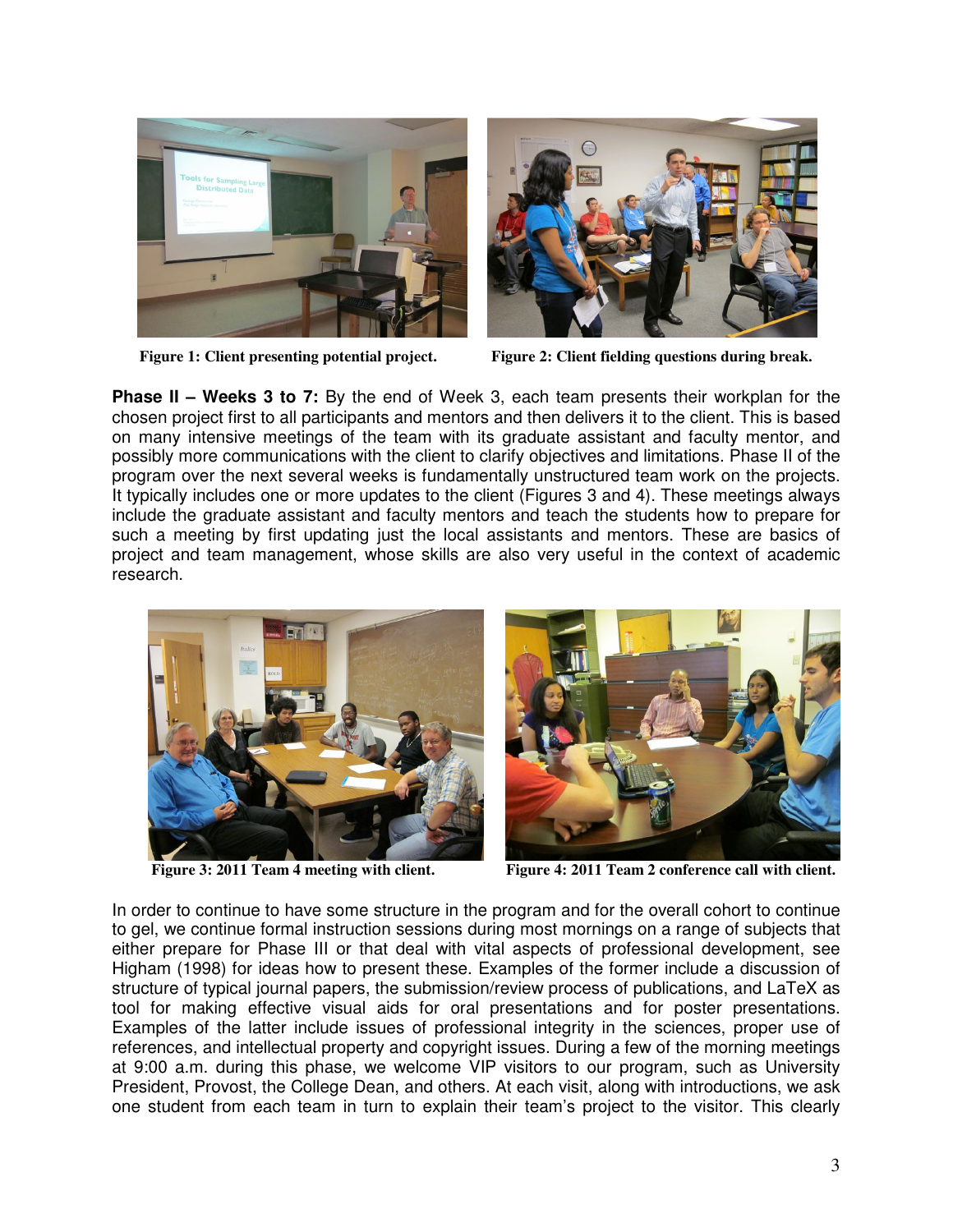hones the skill of an 'elevator pitch', but it also prepares for the technique used to present a poster to passers-by. This is an example of how we use the complete set of highly integrated professional development activities throughout the 8 weeks to support the principal educational and research goals of the REU Site.

Also during the Thursday afternoons of Weeks 3 to 7, we have some talks on pertinent topics such as the Dean of the Graduate School on advice to apply to graduate school (Figure 5) or by the organizer of the UMBC Summer Undergraduate Research Fest (SURF) on tips for writing abstracts and presenting posters (Figure 6). This latter example gives an idea that some of the lectures and other activites are actually extremely carefully scheduled: First of all, by having the organizer of SURF, where the students will present their results in Week 8, meet us in person shows the students that a 'real' person are behind the SURF webpage. Then, this talk is timed to be just before the abstract submission deadline for SURF, so letting the organizer show us the template and her opinion on an abstract is useful and gives the chance to clarify fine points (how several team members submits one abstract, how oral presenters are competitively selected, etc.). A lecture also by us will eventually discuss how to write an abstract (first 100, then 300 words), followed by a supervised lab to actually write it in submission-ready form.



**Figure 5: Grad. Dean on Grad. School application. Figure 6: Organizer of SURF on prepating posters.**

**Phase III – Weeks 4 to 8:** The purpose of Phase III is to document and present the results of the project work in all typical ways of scientific presentation to give the students the full range of experience and to make a final hand over of the results to the clients. The goal is to have a complete technical report by the end of Week 8. To make this possible, we teach the students how to start early by creating the document along the way: The starting point is the work plan at the end of Week 3, which includes the students' own formulation of how they understood the problem; the client gives feedback on this, and a correct section on the background of the problem is available in Week 4; the abstract that is due for SURF around this time provides an excellent vehicle to summarize this and give a short pitch of the proposed solution technique. This is extended by a section on the method used to solve it, while it is proposed in Week 5. In Weeks 6 and 7, we guide the students how to manage and present potentially large amounts of data generated; clearly, this is a give-and-take with modification of the method, additional studies, and new proposed conclusions --- the students experience real research, since also the assistants, mentors, and clients all do not know the result!

We feel that it is absolutely vital to also show students how to bring closure to a project in a limited time frame. We accomplish this during Week 7 by using a multi-step process from creating slides for an oral presentation that includes essentially no text, to the poster that forces